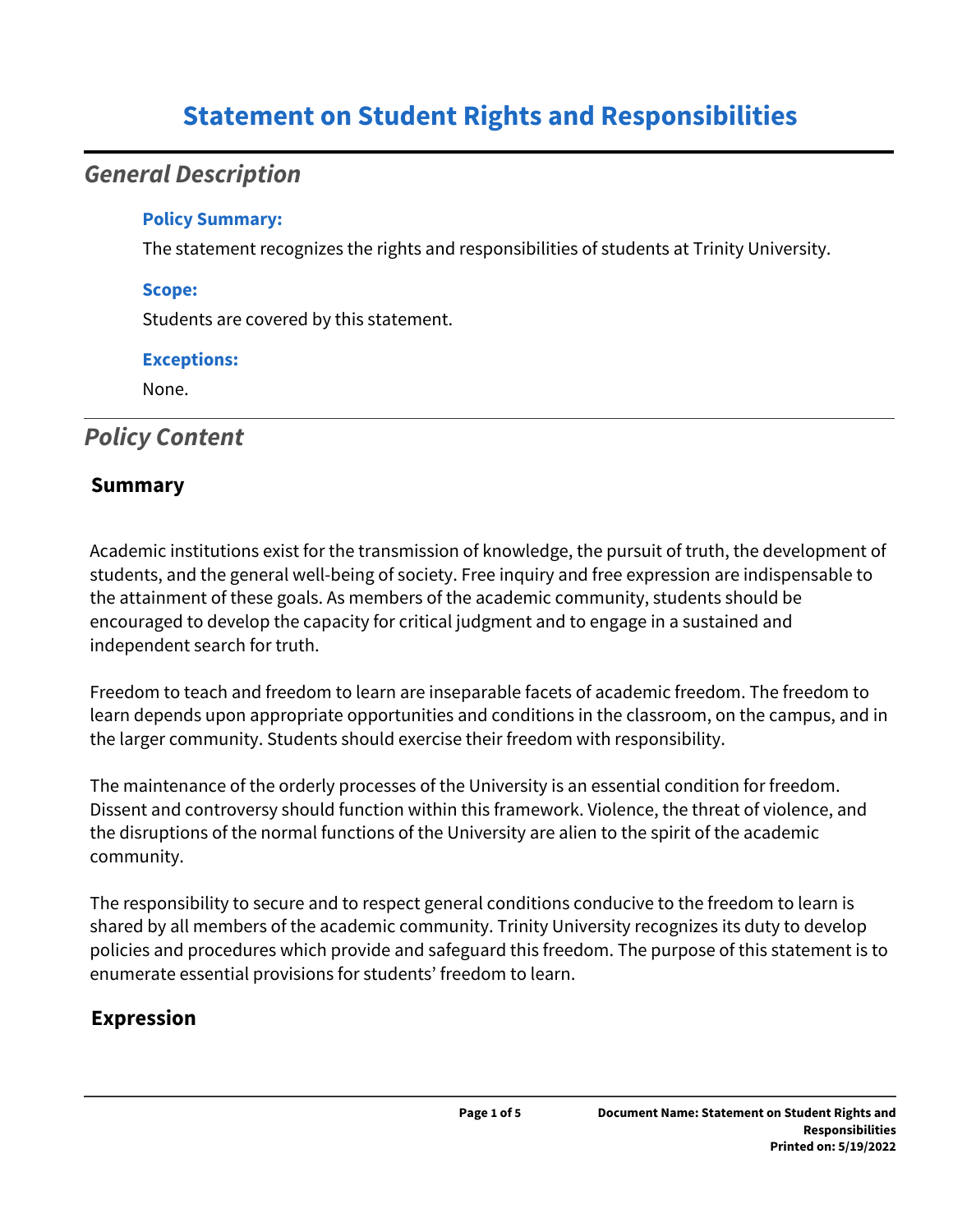## **Personal Expression**

Challenge and discomfort are essential in academic institutions, while proscription and coercion of thought have no place. Students shall be free to think independently and to discuss whatever subjects they wish. They shall be free to support causes, exchange views, and advance ideas, and at the same time they shall be expected to develop reasonable and responsible forms of self-expression.

In the classroom and in conference, instructors should encourage free discussion, inquiry, and expression. Student performance shall be evaluated solely on an academic basis, not on opinions or conduct outside of class in matters unrelated to academic standards. Students shall be free to take reasoned exception to the data or views offered in any course of study and reserve judgment about matters of opinion, but they are responsible for learning the content of any course of study for which they are enrolled as well as acquiring and demonstrating the skills and competencies required.

Students shall enjoy the same freedom of speech, peaceful assembly, and the right to petition that all other citizens enjoy. Information about student views, beliefs, and political associations shall be considered confidential and shall not provide the basis for professional evaluation or recommendation.

### **Public Expression**

Students have the right to hold demonstrations, distribute information, and express opinions as long as such expressions do not disrupt the regular operations of the University.

Organizations must follow approved procedures for sponsoring speakers, for scheduling events, and for reserving and using University facilities. Policies and regulations related to sponsoring speakers shall not restrict the content of the speaker's message.

As members of the University community, students bring a variety of interests to the campus and have the right of free association to join with other students with similar interests to form organizations according to the guidelines published by Student Life.

These organizations, while not legally a part of and not necessarily endorsed by Trinity University, are understood to be valuable components of the educational process. Students should be free, individually and collectively, to express their views and concerns on issues of institutional policy and on matters of general interest to the student body. In order to facilitate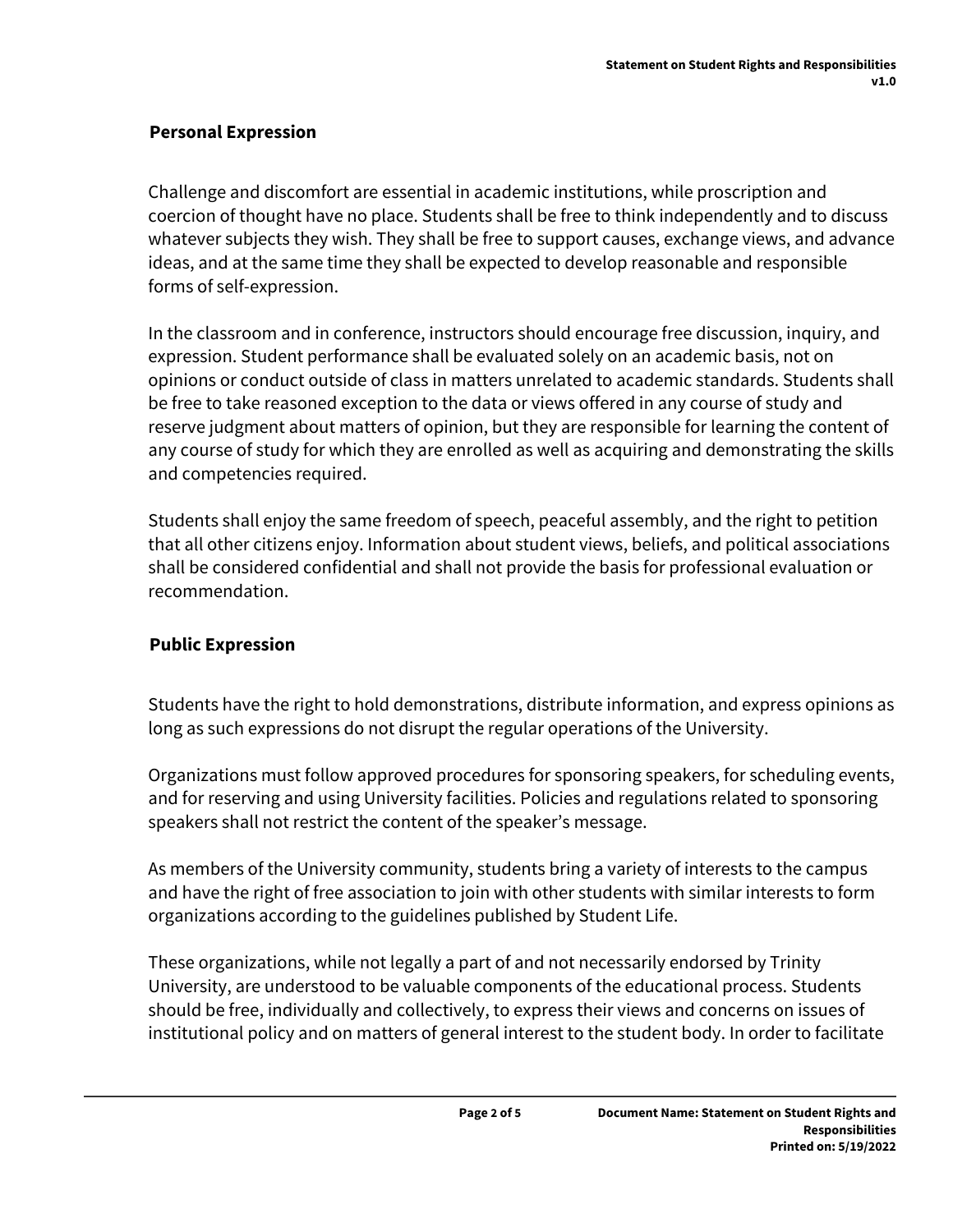this, the presence of a recognized student representative organization is encouraged and expected.

## **Student-Edited Publications**

To make decisions for their lives at the University, students must have access to accurate information and be able to engage in unfettered exchange of ideas. The student-edited press, accountable to the community through an equal-number student and faculty/staff Board of Campus Publications acting as publisher, provides information and a forum for discussion and exercises the student right to freely seek answers to questions.

## **Campus Climate**

## **Act of Intolerance**

Trinity University values a community where the dignity of self and others is not only maintained but actively pursued.

## **Civility**

Trinity University strives to create an atmosphere in which basic civility and decency are expected and mutual respect and open communication are fostered.

Students living off campus are members of this community and, as such, are representatives of Trinity to the community at large. In this regard, students living off campus maintain an equal measure of accountability to the values and expectations of all members of this community as identified in the Student Handbook.

### **Safety**

Trinity University is committed to creating and maintaining a safe campus environment within reasonable parameters. All members of the community have a right to live and learn free from violence (physical or emotional).

## **Maintenance of Orderly Processes**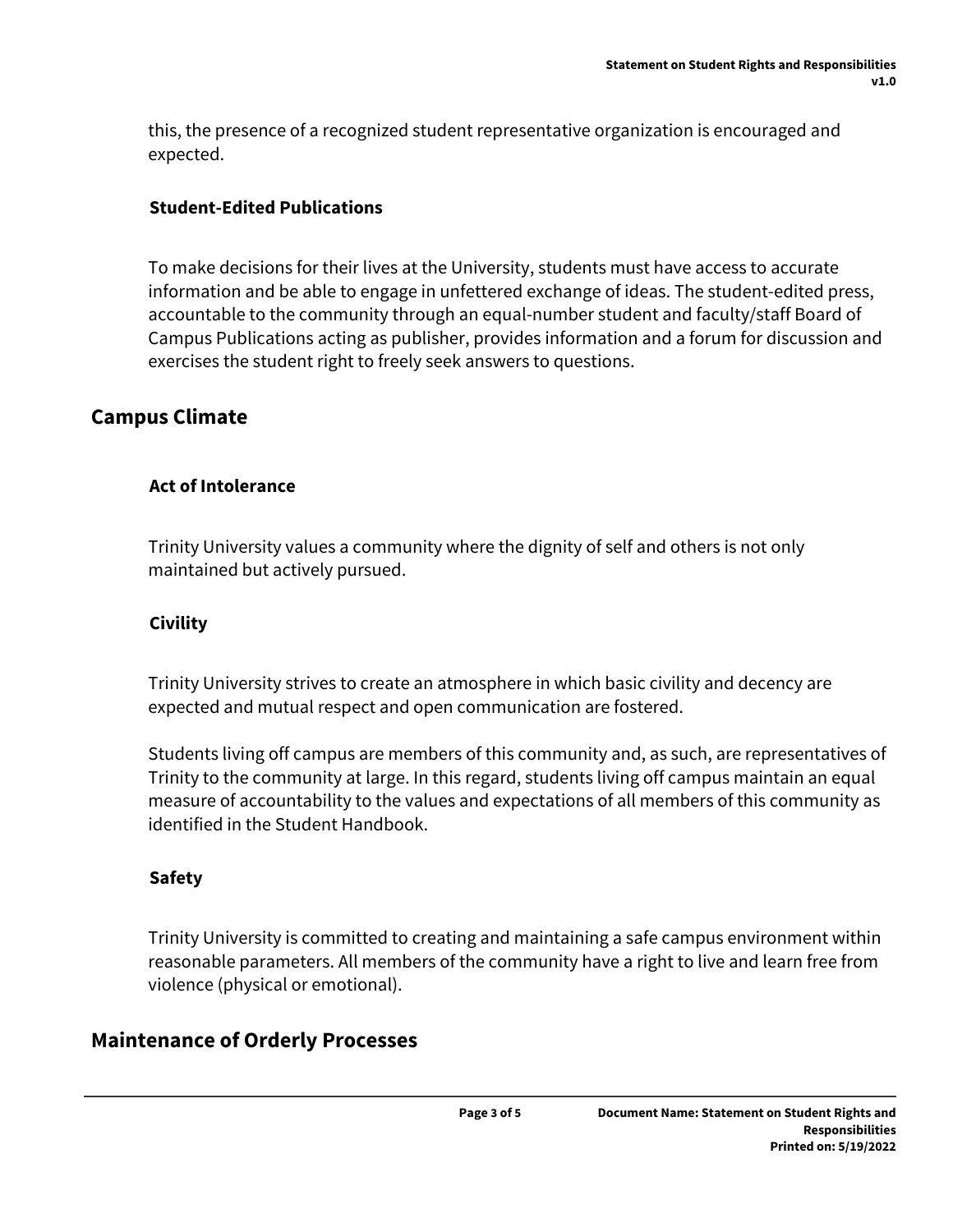## **Procedures**

Trinity University recognizes its responsibility to protect its institutional purpose by setting standards for scholarship, conduct, and use of its facilities. In fostering responsible student conduct, policies that govern disciplinary proceedings play a role along with example, counseling, and admonition. Proper procedural safeguards will be observed that are intended to ensure procedures that are fundamentally fair to all parties involved and to protect students from imposition of unfair penalties in all situations. Decisions are based on the greater weight of the credible evidence presented at the hearing. Procedural fairness requires that students at Trinity be informed of the nature of the allegations against them, be given a fair opportunity to refute such allegations, are afforded an opportunity to pose questions to accusers, and have provisions for review of decisions.

Trinity University has an obligation to clarify those standards of behavior that it considers essential to its educational mission and community life. These standards will represent a reasonable set of regulations that govern student conduct, while permitting the Trinity student to be as free as possible from limitations that have no direct relevance to the student's education.

## **Searches**

Rooms or premises occupied by students and personal possessions of students will not be searched except in serious circumstances. Any exceptions must be authorized in writing by the Dean of Students or a designee and must specify the reason for the search and the objects and information sought. The student should be present, if possible, during a search. (The dean of students' office will publish detailed rights and procedures relative to room searches.)

## **Continuity of Education**

Pending final action on a complaint, the status of the student will not be altered nor will his/her right to be present on the campus and to attend classes be suspended except for reasons relating to his/her physical or emotional safety and well-being; for reasons relating to the safety of the members of the University community; or when the continuing presence of the student poses a danger to persons or property, or poses an ongoing threat of disrupting the academic process or any activity authorized by the University. In such cases, the Dean of Students or a designee has the authority to take interim action pending the final action.

## **Procedures for Adoption and Amendment to this Statement**